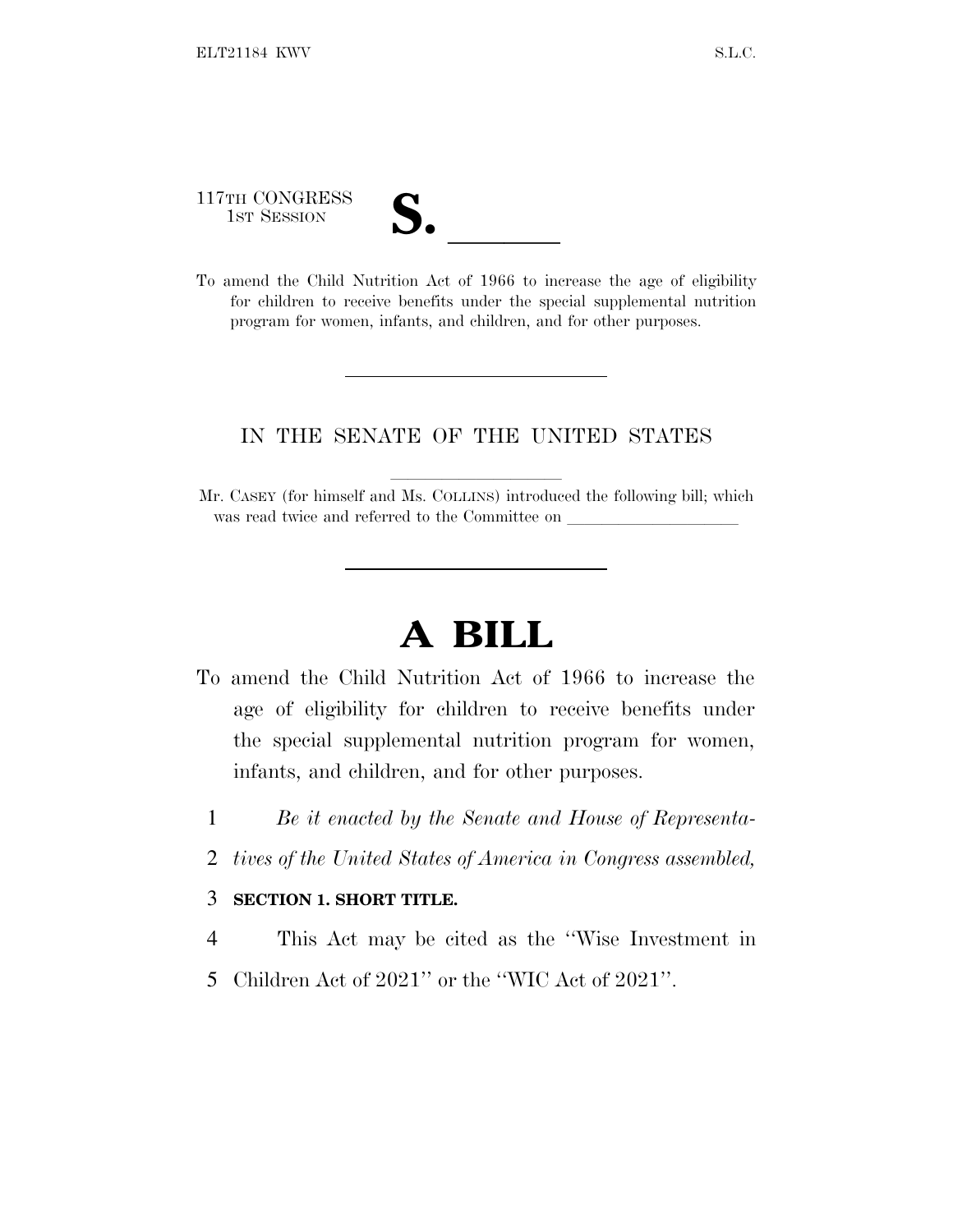| 1              | SEC. 2. AGE OF ELIGIBILITY FOR CHILDREN UNDER THE            |
|----------------|--------------------------------------------------------------|
| $\overline{2}$ | SPECIAL SUPPLEMENTAL NUTRITION PRO-                          |
| 3              | GRAM.                                                        |
| $\overline{4}$ | (a) DEFINITION OF CHILD.—Section 17 of the Child             |
| 5              | Nutrition Act of 1966 (42 U.S.C. 1786) is amended—           |
| 6              | $(1)$ in subsection (b), by striking paragraph $(2)$         |
| $\overline{7}$ | and inserting the following:                                 |
| 8              | "(2) CHILD.—The term 'child' means—                          |
| 9              | $\lq\lq$ (A) a person who has attained their first           |
| 10             | birthday but has not yet attained their fifth                |
| 11             | birthday; and                                                |
| 12             | $\lq\lq (B)$ for purposes of<br>subsection                   |
| 13             | $(d)(3)(A)(iii)(II)$ , a person who has attained             |
| 14             | their first birthday but has not yet attained                |
| 15             | their sixth birthday.";                                      |
| 16             | (2) in subsection (e)(4)(A), by striking "up to              |
| 17             | age $5$ "; and                                               |
| 18             | (3) in subsection $(f)(7)(D)(i)$ , by striking               |
| 19             | "under the age of $5$ ".                                     |
| 20             | (b) CERTIFICATION.—Section $17(d)(3)(A)(iii)$ of the         |
| 21             | of $1966$ $(42 \text{ U.S.C.})$<br>Child<br>Nutrition<br>Act |
| 22             | $1786(d)(3)(A(iii))$ is amended—                             |
| 23             | (1) by striking "A State" and inserting the fol-             |
| 24             | lowing:                                                      |
| 25             | "(I) IN GENERAL.— $A$ State";                                |
| 26             | and                                                          |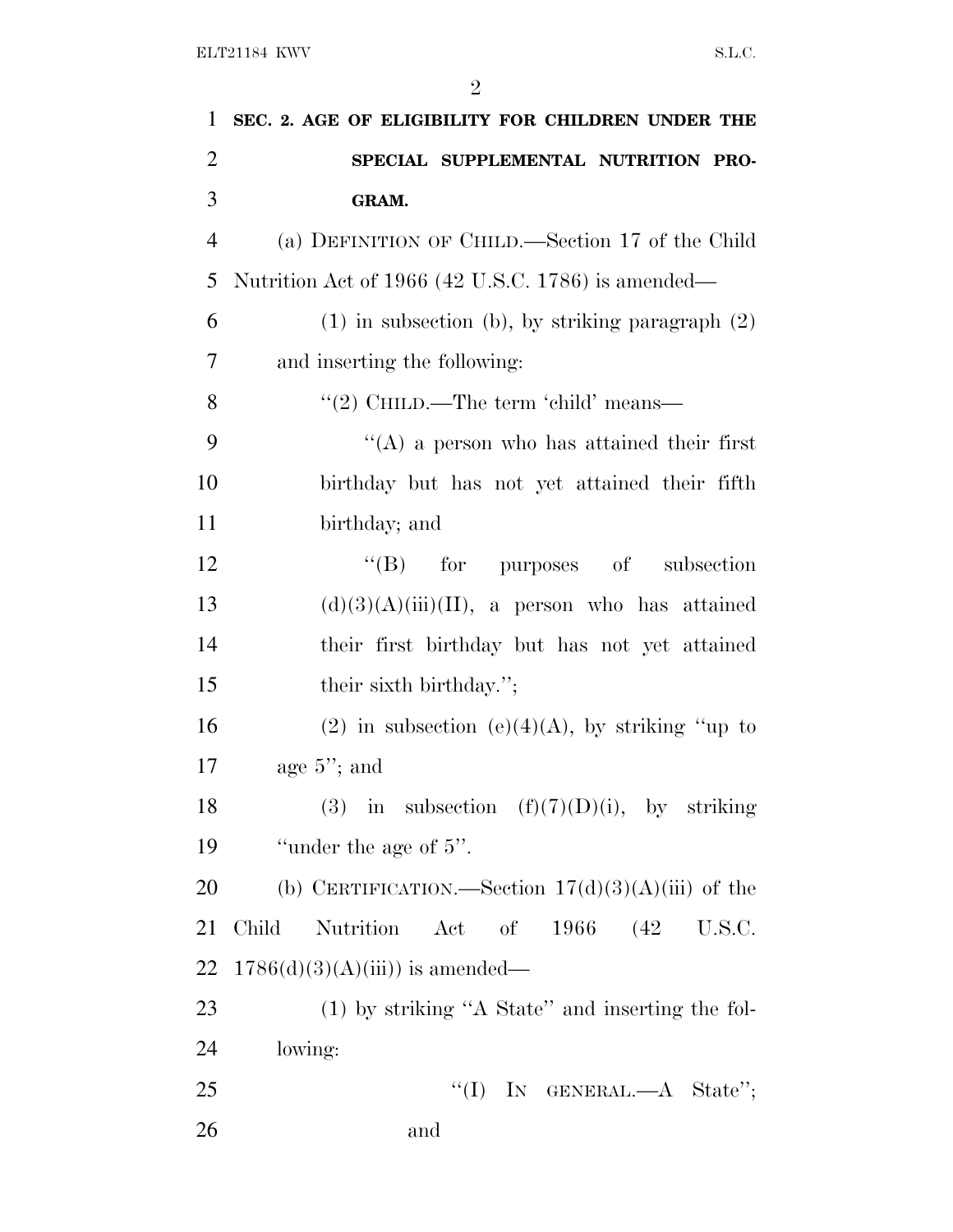| $\mathbf{1}$   | $(2)$ by adding at the end the following: |
|----------------|-------------------------------------------|
| $\overline{2}$ | $``(II)$ 5-YEAR-OLD CHILDREN.—            |
| 3              | "(aa) IN GENERAL.—Sub-                    |
| $\overline{4}$ | ject to a waiver under clause (vi),       |
| 5              | not later than October 1, 2026, a         |
| 6              | State shall certify a participant         |
| 7              | child who has had a fifth birth-          |
| 8              | day but has not yet attained              |
| 9              | their sixth birthday, during the          |
| 10             | period that ends on the earlier           |
| 11             | $of$ —                                    |
| 12             | $\lq\lq (AA)$ the sixth birth-            |
| 13             | day of the child; and                     |
| 14             | "(BB) the first date on                   |
| 15             | which the child attends full              |
| 16             | day kindergarten.                         |
| 17             | "(bb) REQUIREMENTS.—                      |
| 18             | Each State that certifies a child         |
| 19             | under item (aa) shall—                    |
| 20             | $\lq\lq$ (AA) ensure that the             |
| 21             | participant child receives re-            |
| 22             | quired health and nutrition               |
| 23             | assessments; and                          |
| 24             | "(BB) establish a sys-                    |
| 25             | tem to determine the first                |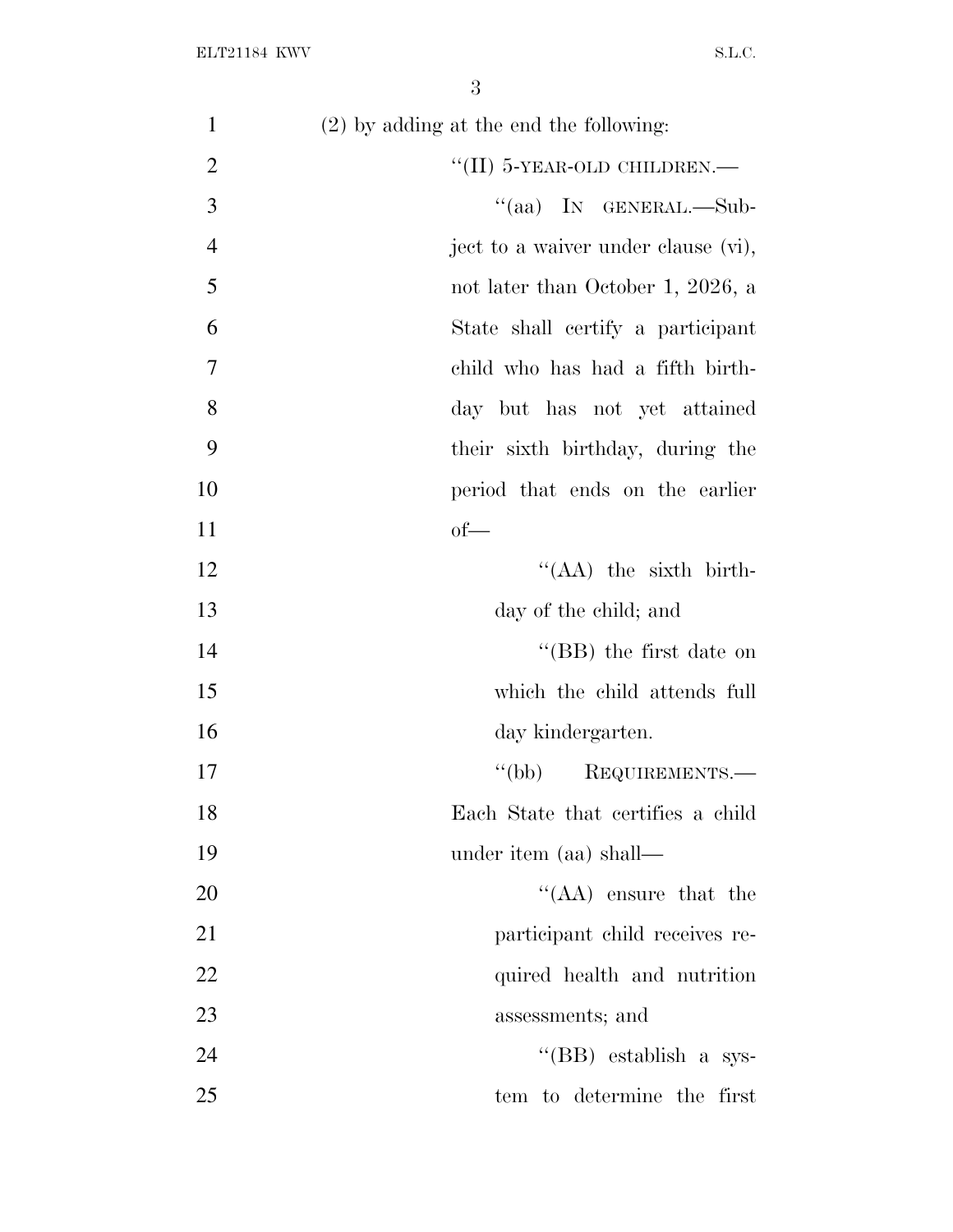ELT21184 KWV S.L.C.

|                | $\overline{4}$                                                 |  |  |
|----------------|----------------------------------------------------------------|--|--|
| $\mathbf{1}$   | date on which a participant                                    |  |  |
| $\overline{2}$ | child attends full day kin-                                    |  |  |
| 3              | dergarten.".                                                   |  |  |
| $\overline{4}$ | $\left( \mathrm{e}\right)$<br>CONFORMING<br>AMENDMENT.-Section |  |  |
| 5              | $1902(a)(53)(A)$ of the Social Security Act (42 U.S.C.         |  |  |
| 6              | $1396a(a)(53)(A)$ is amended by striking "below the age        |  |  |
| 7              | of 5" and inserting "(as defined in that section)".            |  |  |
| 8              | SEC. 3. CERTIFICATION OF INFANTS.                              |  |  |
| 9              | (a) DEFINITION OF INFANT.—Section $17(b)$ of the               |  |  |
| 10             | Child Nutrition Act of $1966$ (42 U.S.C. $1786(b)$ ) is        |  |  |
| 11             | amended by striking paragraph (5) and inserting the fol-       |  |  |
| 12             | lowing:                                                        |  |  |
| 13             | $\cdot\cdot$ (5) INFANT.—The term 'infant' means—              |  |  |
| 14             | "(A) a person under 1 year of age; and                         |  |  |
| 15             | "(B) for purposes of subsection (d), a per-                    |  |  |
| 16             | son under 2 years of age.".                                    |  |  |
| 17             | (b) CERTIFICATION Soction $17(d)(2)(\Lambda)$ of the           |  |  |

 (b) CERTIFICATION.—Section 17(d)(3)(A) of the Child Nutrition Act of 1966 (42 U.S.C. 1786(d)(3)(A)) is amended by adding at the end the following:

20 "(iv) INFANTS.—

21 ''(I) IN GENERAL.—Subject to a waiver under clause (vi), not later than October 1, 2026, a State shall certify an infant for a period of not more than 2 years.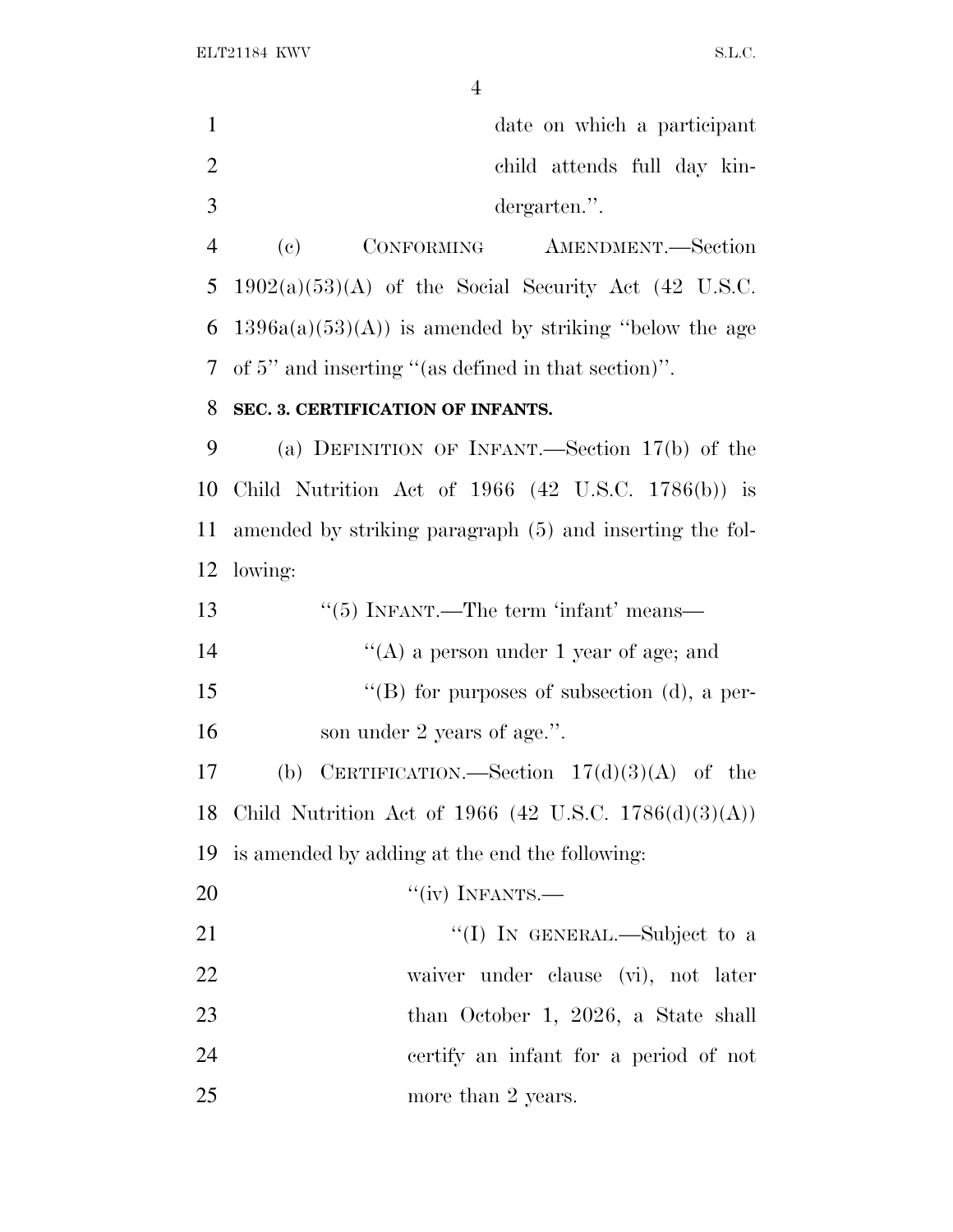| $\mathbf{1}$   | "(II) ASSESSMENTS.—In certi-                            |
|----------------|---------------------------------------------------------|
| $\overline{2}$ | fying an infant under subclause (I), a                  |
| 3              | State shall ensure that the infant re-                  |
| $\overline{4}$ | ceives required health and nutrition                    |
| 5              | assessments.".                                          |
| 6              | SEC. 4. EXTENSION OF POSTPARTUM PERIOD.                 |
| 7              | (a) BREASTFEEDING WOMEN.—                               |
| 8              | (1) DEFINITION OF BREASTFEEDING WOMAN.-                 |
| 9              | Section $17(b)$ of the Child Nutrition Act of 1966 (42) |
| 10             | U.S.C. $1786(b)$ is amended by striking paragraph       |
| 11             | $(1)$ and inserting the following:                      |
| 12             | BREASTFEEDING WOMAN.—The<br>``(1)<br>term               |
| 13             | 'breastfeeding woman' means—                            |
| 14             | "(A) a woman who is not more than 1 year                |
| 15             | postpartum and is breastfeeding the infant of           |
| 16             | the woman; and                                          |
| 17             | "(B) for purposes of subsection (d), a                  |
| 18             | who is not more than $2$ years<br>woman                 |
| 19             | postpartum and is breastfeeding the infant of           |
| 20             | the woman.".                                            |
| 21             | (2) CERTIFICATION.—Section $17(d)(3)(A)(ii)$ of         |
| 22             | Child Nutrition Act of 1966 (42 U.S.C.<br>the           |
| 23             | $1786(d)(3)(A(ii))$ is amended by striking "1 year"     |
| 24             | and all that follows through "earlier" and inserting    |
| 25             | "not more than 2 years postpartum".                     |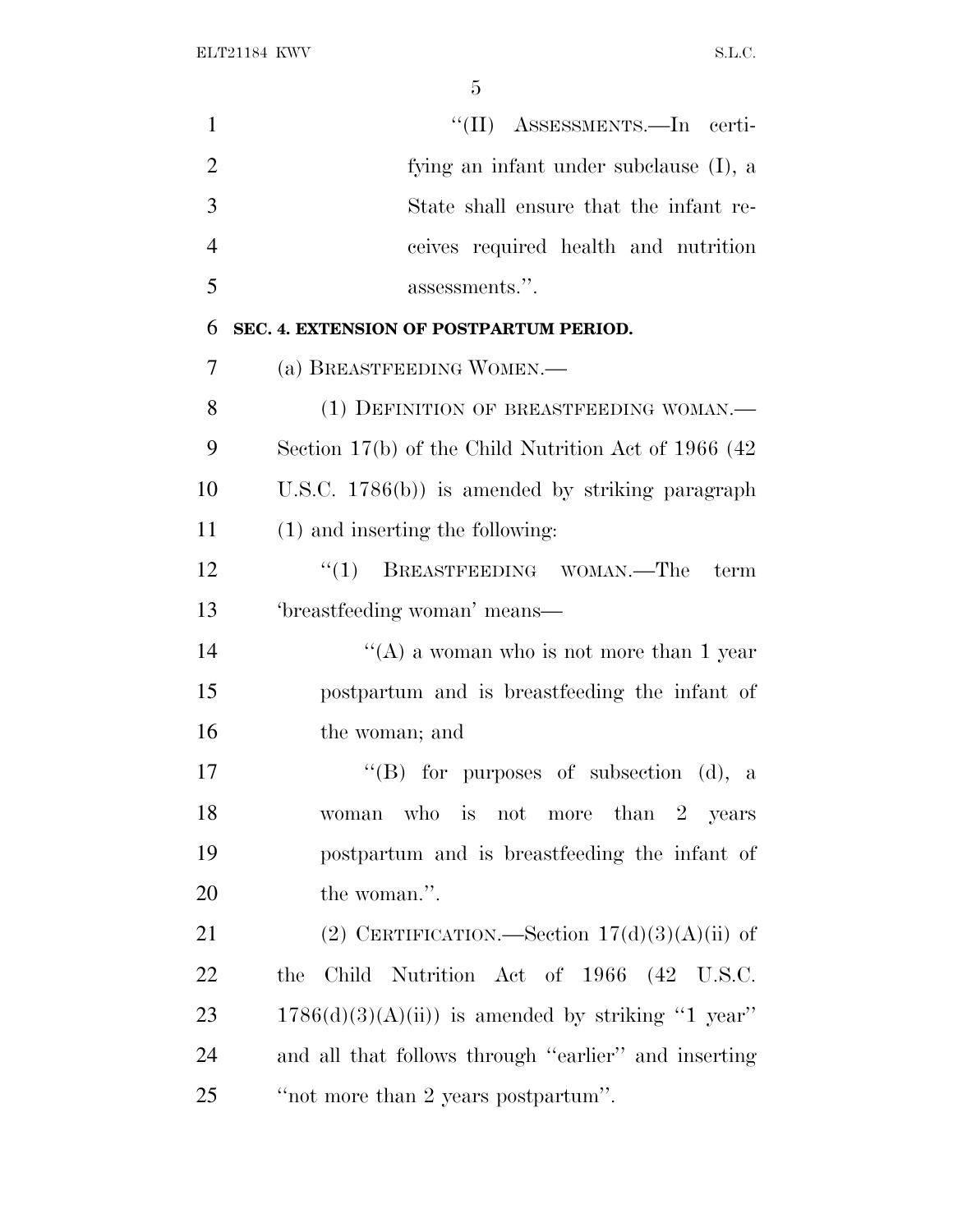| $\mathbf{1}$   | (b) POSTPARTUM WOMEN.—                               |
|----------------|------------------------------------------------------|
| $\overline{2}$ | (1) DEFINITION OF POSTPARTUM WOMAN.                  |
| 3              | Section 17(b) of the Child Nutrition Act of 1966 (42 |
| $\overline{4}$ | U.S.C. $1786(b)$ is amended by striking paragraph    |
| 5              | $(10)$ and inserting the following:                  |
| 6              | $\cdot$ (10) POSTPARTUM WOMAN.—The<br>term           |
| $\overline{7}$ | 'postpartum woman' means-                            |
| 8              | $\lq\lq$ a woman up to 6 months after termi-         |
| 9              | nation of pregnancy; and                             |
| 10             | "(B) for purposes of subsection (d), a               |
| 11             | woman up to 2 years after termination of preg-       |
| 12             | nancy.".                                             |
| 13             | (2) CERTIFICATION.—Section $17(d)(3)(A)$ of          |
| 14             | Child Nutrition Act of 1966 (42 U.S.C.<br>the        |
| 15             | $1786(d)(3)(A)$ (as amended by section 3(b)) is      |
| 16             | amended by adding at the end the following:          |
| 17             | "(v) POSTPARTUM WOMEN.—Subject                       |
| 18             | to a waiver under clause (vi), not later             |
| 19             | than October 1, 2026, a State shall certify          |
| 20             | a postpartum woman for a period of up to             |
| 21             | 2 years after the termination of pregnancy           |
| 22             | of the postpartum woman.".                           |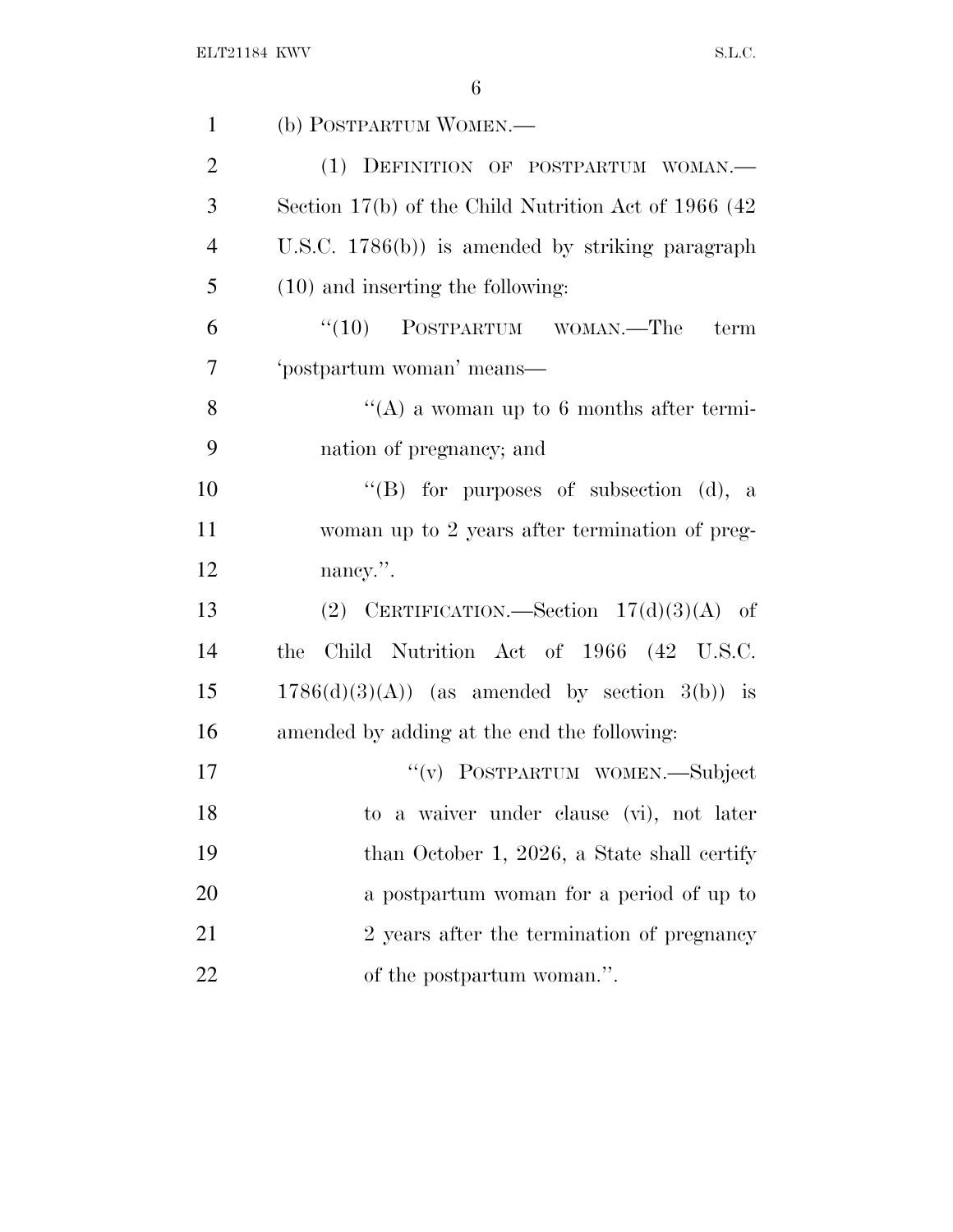| $\mathbf{1}$   | SEC. 5. WAIVER FOR CERTIFICATION.                     |
|----------------|-------------------------------------------------------|
| $\overline{2}$ | Section $17(d)(3)(A)$ of the Child Nutrition Act of   |
| 3              | 1966 (42 U.S.C. 1786(d)(3)(A)) (as amended by section |
| $\overline{4}$ | $4(b)(2)$ is amended—                                 |
| 5              | $(1)$ in clause (i), by striking "clause (ii)" and    |
| 6              | inserting "this subparagraph"; and                    |
| 7              | $(2)$ by adding at the end the following:             |
| 8              | $``$ (vi) WAIVER.—                                    |
| 9              | $\lq\lq$ (I) In GENERAL.—The<br>Sec-                  |
| 10             | retary may grant a waiver to a State                  |
| 11             | agency, on request, that waives the                   |
| 12             | certification deadline requirement de-                |
| 13             | scribed in clause (iii), (iv), or $(v)$ .             |
| 14             | "(II) SPECIFIC DATE.—A State                          |
| 15             | agency requesting a waiver under sub-                 |
| 16             | clause (I) shall specify a date by                    |
| 17             | which the State agency anticipates                    |
| 18             | that it will implement the certification              |
| 19             | requirement under clause (iii), (iv), or              |
| 20             | (v) for which it seeks a waiver.                      |
| 21             | "(III) ELIGIBILITY FOR<br>WAIV-                       |
| 22             | ER.—To be eligible for a waiver under                 |
| 23             | subclause (I), a State agency shall                   |
| 24             | demonstrate to the satisfaction of the                |
| 25             | Secretary 1 or more of the following:                 |